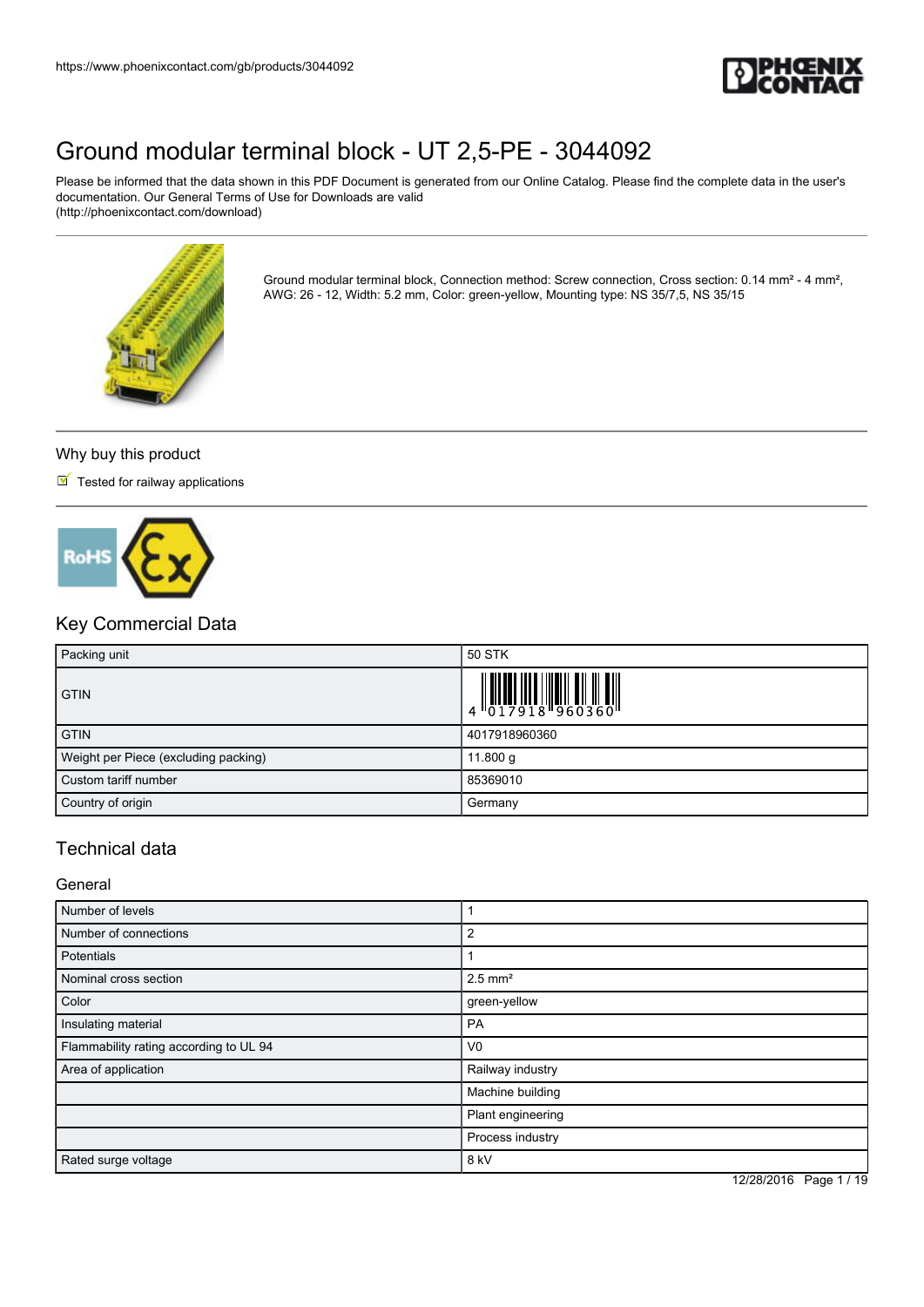

## Technical data

#### General

| Degree of pollution                                                           | 3                                                   |
|-------------------------------------------------------------------------------|-----------------------------------------------------|
| Overvoltage category                                                          | $\mathbf{III}$                                      |
| Insulating material group                                                     | T                                                   |
| Open side panel                                                               | Yes                                                 |
| Oscillation, broadband noise test result                                      | Test passed                                         |
| Test specification, oscillation, broadband noise                              | DIN EN 50155 (VDE 0115-200):2008-03                 |
| Test spectrum                                                                 | Service life test category 1, class B, body mounted |
| Test frequency                                                                | $f_1 = 5$ Hz to $f_2 = 150$ Hz                      |
| <b>ASD level</b>                                                              | 1.857 $(m/s^2)^2$ /Hz                               |
| Acceleration                                                                  | 0,8g                                                |
| Test duration per axis                                                        | 5h                                                  |
| <b>Test directions</b>                                                        | X-, Y- and Z-axis                                   |
| Shock test result                                                             | Test passed                                         |
| Shock form                                                                    | Half-sine                                           |
| Acceleration                                                                  | 5 <sub>g</sub>                                      |
| Shock duration                                                                | 30 ms                                               |
| Number of shocks per direction                                                | 3                                                   |
| <b>Test directions</b>                                                        | X-, Y- and Z-axis (pos. and neg.)                   |
| Relative insulation material temperature index (Elec., UL 746 B)              | 130 °C                                              |
| Temperature index of insulation material (DIN EN 60216-1 (VDE<br>$0304 - 21)$ | 130 °C                                              |
| Static insulating material application in cold                                | $-60 °C$                                            |
| Behavior in fire for rail vehicles (DIN 5510-2)                               | Test passed                                         |
| Flame test method (DIN EN 60695-11-10)                                        | V <sub>0</sub>                                      |
| Oxygen index (DIN EN ISO 4589-2)                                              | >32%                                                |
| NF F16-101, NF F10-102 Class I                                                | $\overline{2}$                                      |
| NF F16-101, NF F10-102 Class F                                                | 2                                                   |
| Surface flammability NFPA 130 (ASTM E 162)                                    | passed                                              |
| Specific optical density of smoke NFPA 130 (ASTM E 662)                       | passed                                              |
| Smoke gas toxicity NFPA 130 (SMP 800C)                                        | passed                                              |
| Calorimetric heat release NFPA 130 (ASTM E 1354)                              | 28 MJ/kg                                            |
| Fire protection for rail vehicles (DIN EN 45545-2) R22                        | <b>HL 1 - HL 3</b>                                  |
| Fire protection for rail vehicles (DIN EN 45545-2) R23                        | HL 1 - HL 3                                         |
| Fire protection for rail vehicles (DIN EN 45545-2) R24                        | <b>HL 1 - HL 3</b>                                  |
| Fire protection for rail vehicles (DIN EN 45545-2) R26                        | $HL$ 1 - $HL$ 3                                     |

#### Dimensions

| Width            | $5.2 \text{ mm}$  |
|------------------|-------------------|
| End cover width  | $12.2 \text{ mm}$ |
| Length           | 47.7 mm           |
| Height NS 35/7,5 | 47.5 mm           |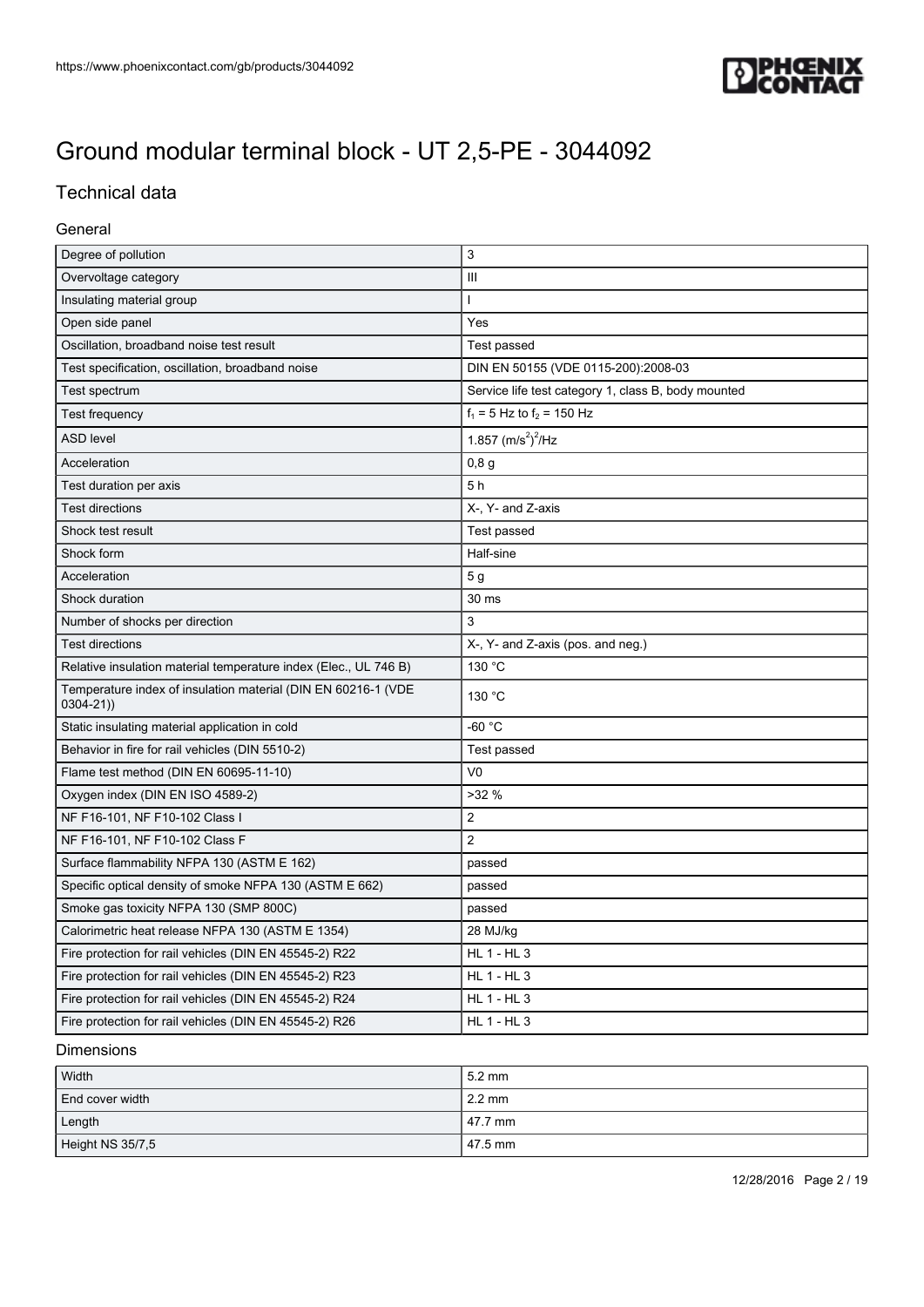

## Technical data

#### Dimensions

| Height NS 35/15                                                                            | 55 mm                                                                                                                           |  |  |
|--------------------------------------------------------------------------------------------|---------------------------------------------------------------------------------------------------------------------------------|--|--|
| Connection data                                                                            |                                                                                                                                 |  |  |
| <b>Note</b>                                                                                | Please observe the current carrying capacity of the DIN rails.                                                                  |  |  |
| Connection method                                                                          | Screw connection                                                                                                                |  |  |
| Connection in acc. with standard                                                           | IEC 60947-7-2                                                                                                                   |  |  |
| Note                                                                                       | Note: Product releases, connection cross sections and notes on<br>connecting aluminum cables can be found in the download area. |  |  |
| Conductor cross section solid min.                                                         | $0.14 \, \text{mm}^2$                                                                                                           |  |  |
| Conductor cross section solid max.                                                         | $4 \text{ mm}^2$                                                                                                                |  |  |
| Conductor cross section AWG min.                                                           | 26                                                                                                                              |  |  |
| Conductor cross section AWG max.                                                           | 12                                                                                                                              |  |  |
| Conductor cross section flexible min.                                                      | $0.14 \, \text{mm}^2$                                                                                                           |  |  |
| Conductor cross section flexible max.                                                      | $4 \text{ mm}^2$                                                                                                                |  |  |
| Min. AWG conductor cross section, flexible                                                 | 26                                                                                                                              |  |  |
| Max. AWG conductor cross section, flexible                                                 | 12                                                                                                                              |  |  |
| Conductor cross section flexible, with ferrule without plastic sleeve min.                 | $0.14 \, \text{mm}^2$                                                                                                           |  |  |
| Conductor cross section flexible, with ferrule without plastic sleeve max.                 | $2.5$ mm <sup>2</sup>                                                                                                           |  |  |
| Conductor cross section flexible, with ferrule with plastic sleeve min.                    | $0.14 \, \text{mm}^2$                                                                                                           |  |  |
| Conductor cross section flexible, with ferrule with plastic sleeve max.                    | $2.5$ mm <sup>2</sup>                                                                                                           |  |  |
| 2 conductors with same cross section, solid min.                                           | $0.14 \, \text{mm}^2$                                                                                                           |  |  |
| 2 conductors with same cross section, solid max.                                           | $1.5$ mm <sup>2</sup>                                                                                                           |  |  |
| 2 conductors with same cross section, stranded min.                                        | $0.14 \text{ mm}^2$                                                                                                             |  |  |
| 2 conductors with same cross section, stranded max.                                        | $1.5$ mm <sup>2</sup>                                                                                                           |  |  |
| 2 conductors with same cross section, stranded, TWIN ferrules with<br>plastic sleeve, min. | $0.5$ mm <sup>2</sup>                                                                                                           |  |  |
| 2 conductors with same cross section, stranded, TWIN ferrules with<br>plastic sleeve, max. | $1.5$ mm <sup>2</sup>                                                                                                           |  |  |
| 2 conductors with same cross section, stranded, ferrules without plastic<br>sleeve, min.   | $0.14 \, \text{mm}^2$                                                                                                           |  |  |
| 2 conductors with same cross section, stranded, ferrules without plastic<br>sleeve, max.   | $1.5$ mm <sup>2</sup>                                                                                                           |  |  |
| Connection in acc. with standard                                                           | IEC/EN 60079-7                                                                                                                  |  |  |
| Conductor cross section solid min.                                                         | $0.14 \, \text{mm}^2$                                                                                                           |  |  |
| Conductor cross section solid max.                                                         | $4 \, \text{mm}^2$                                                                                                              |  |  |
| Conductor cross section AWG min.                                                           | 26                                                                                                                              |  |  |
| Conductor cross section AWG max.                                                           | 12                                                                                                                              |  |  |
| Conductor cross section flexible min.                                                      | $0.14 \, \text{mm}^2$                                                                                                           |  |  |
| Conductor cross section flexible max.                                                      | $2.5$ mm <sup>2</sup>                                                                                                           |  |  |
| Stripping length                                                                           | 9 mm                                                                                                                            |  |  |
| Internal cylindrical gage                                                                  | A3                                                                                                                              |  |  |
| Screw thread                                                                               | M3                                                                                                                              |  |  |
| Tightening torque, min                                                                     | 0.5 Nm                                                                                                                          |  |  |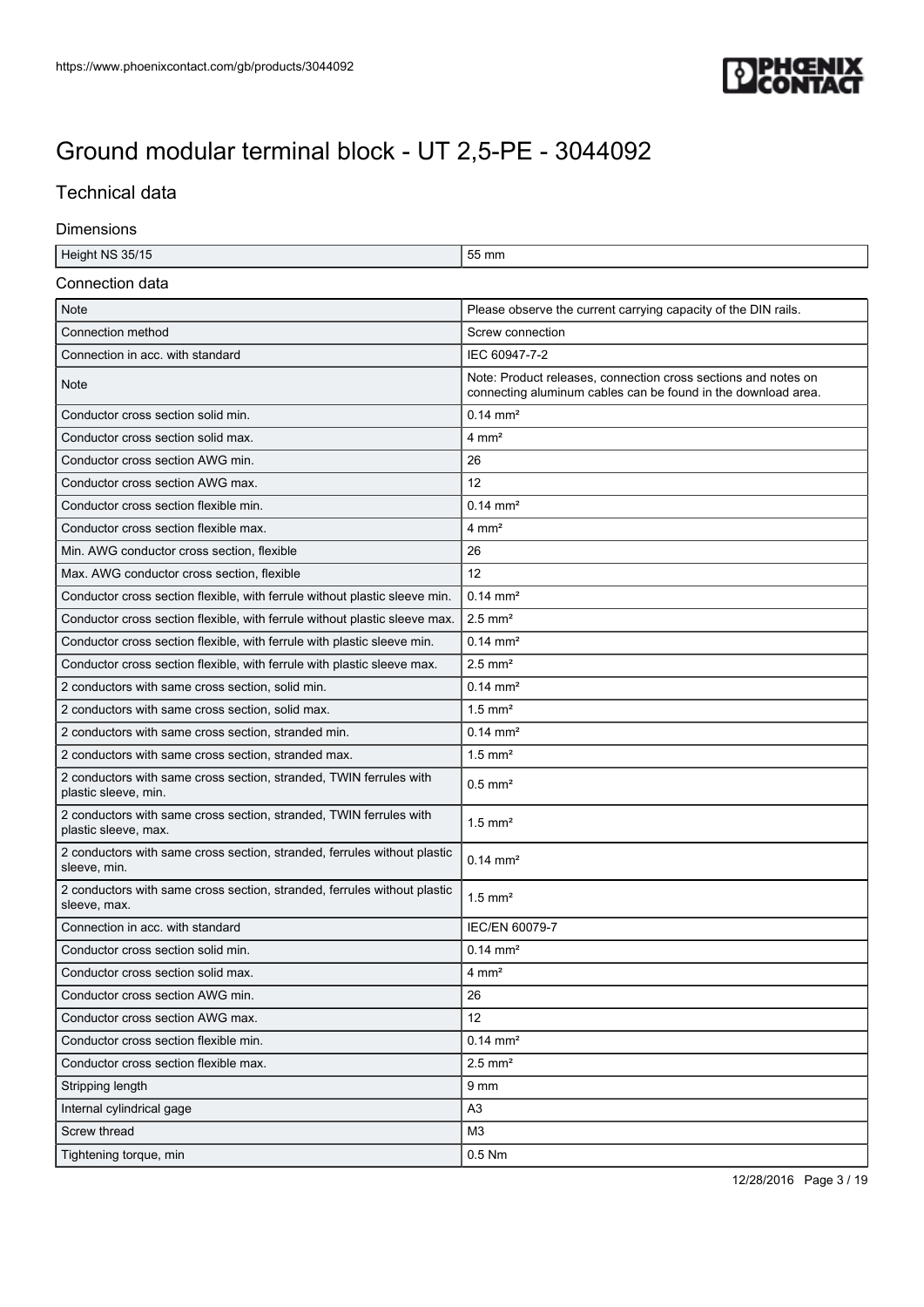

## Technical data

### Connection data

| Tightening torque max                                    | $0.6$ Nm                                                                                               |
|----------------------------------------------------------|--------------------------------------------------------------------------------------------------------|
| <b>Standards and Regulations</b>                         |                                                                                                        |
| Connection in acc. with standard                         | <b>CSA</b>                                                                                             |
|                                                          | IEC 60947-7-2                                                                                          |
| Flammability rating according to UL 94<br>V <sub>0</sub> |                                                                                                        |
| <b>Environmental Product Compliance</b>                  |                                                                                                        |
| China RoHS                                               | Environmentally Friendly Use Period = 50                                                               |
|                                                          | For details about hazardous substances go to tab "Downloads",<br>Category "Manufacturer's declaration" |

### Drawings

Circuit diagram



## **Classifications**

#### eCl@ss

| eCl@ss 4.0 | 27141118 |
|------------|----------|
| eCl@ss 4.1 | 27141118 |
| eCl@ss 5.0 | 27141118 |
| eCl@ss 5.1 | 27141118 |
| eCl@ss 6.0 | 27141141 |
| eCl@ss 7.0 | 27141141 |
| eCl@ss 8.0 | 27141141 |
| eCl@ss 9.0 | 27141141 |

ETIM

| <b>ETIM 2.0</b> | EC000901 |
|-----------------|----------|
| <b>ETIM 3.0</b> | EC000901 |
| <b>ETIM 4.0</b> | EC000901 |
| <b>ETIM 5.0</b> | EC000901 |
| <b>ETIM 6.0</b> | EC000901 |

## UNSPSC

| UNSPSC 6.01         | 30211811 |
|---------------------|----------|
| UNSPSC 7.0901       | 39121410 |
| UNSPSC 11           | 39121410 |
| <b>UNSPSC 12.01</b> | 39121410 |
| UNSPSC 13.2         | 39121410 |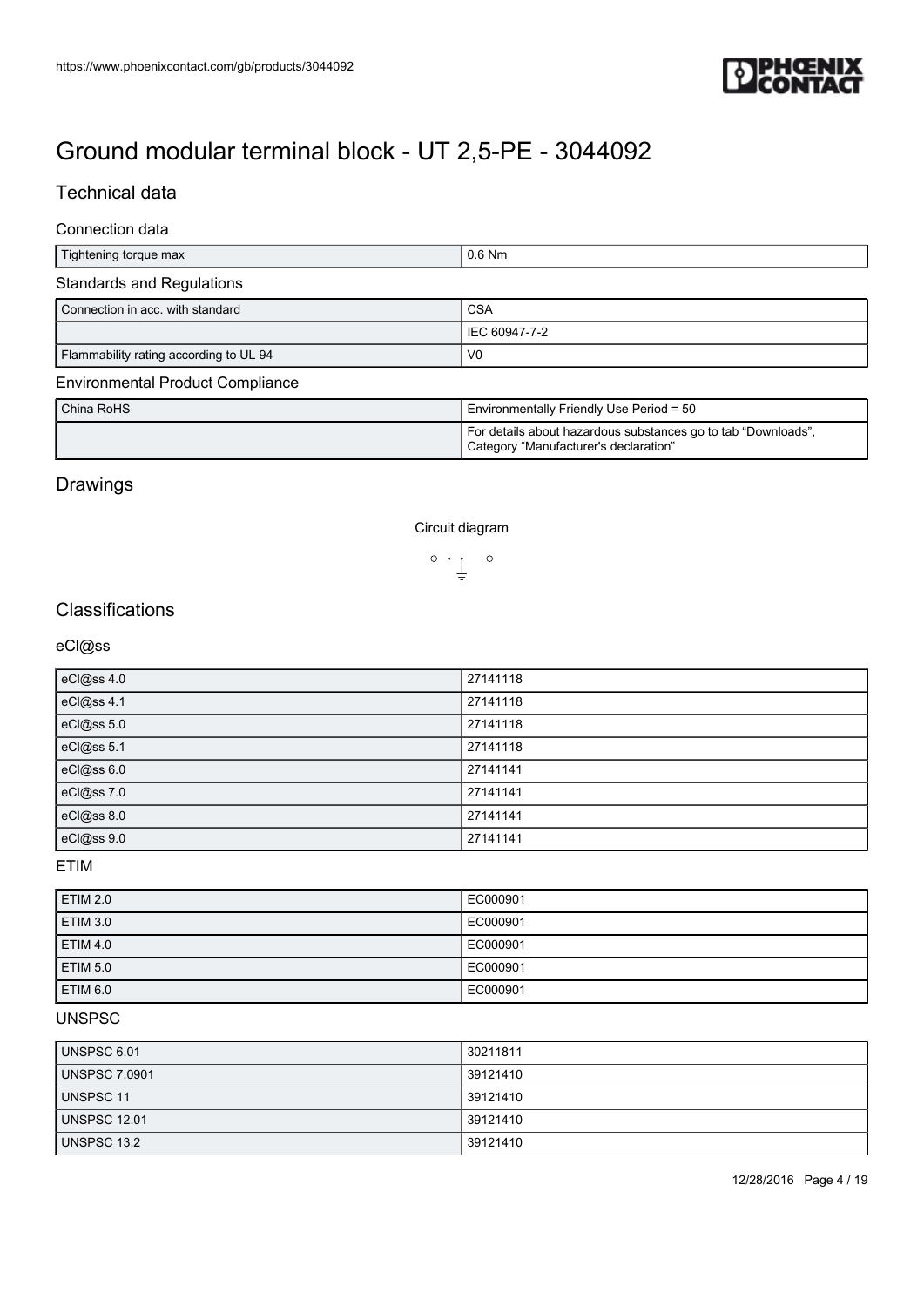

### Approvals

#### Approvals

#### Approvals

CSA / UL Recognized / VDE Gutachten mit Fertigungsüberwachung / cUL Recognized / LR / GL / DNV / RS / IECEE CB Scheme / EAC / EAC / cULus Recognized

#### Ex Approvals

 $\overline{1}$ 

I

IECEx / ATEX / UL Recognized / cUL Recognized / EAC Ex

#### Approval details

| <b>CSA</b>                 | http://www.csagroup.org/services/testing-<br>and-certification/certified-product-listing/ | 13631 |
|----------------------------|-------------------------------------------------------------------------------------------|-------|
|                            | D                                                                                         |       |
| mm <sup>2</sup> /AWG/kcmil | $26 - 12$                                                                                 | 26-12 |

| UL Recognized              | $\boldsymbol{H}$ | http://database.ul.com/cgi-bin/XYV/template/LISEXT/1FRAME/index.htm |         |         | FILE E 60425 |
|----------------------------|------------------|---------------------------------------------------------------------|---------|---------|--------------|
|                            | B                |                                                                     | U       |         |              |
| mm <sup>2</sup> /AWG/kcmil | $26-12$          |                                                                     | $26-12$ | $26-12$ |              |

| VDE Gutachten mit<br>Fertigungsüberwachung | ′VDE` | http://www.vde.com/en/Institute/OnlineService/<br>VDE-approved-products/Pages/Online-Search.aspx |  |
|--------------------------------------------|-------|--------------------------------------------------------------------------------------------------|--|
|                                            |       |                                                                                                  |  |
| mm <sup>2</sup> /AWG/kcmil                 |       | $0.2 - 2.5$                                                                                      |  |

| cUL Recognized             | Æ.      | http://database.ul.com/cgi-bin/XYV/template/LISEXT/1FRAME/index.htm |       |  |  |
|----------------------------|---------|---------------------------------------------------------------------|-------|--|--|
|                            | B       | ◡                                                                   |       |  |  |
| mm <sup>2</sup> /AWG/kcmil | $26-12$ | 26-12                                                               | 26-12 |  |  |

| ᇅ<br>$ -$ | Lloyd's<br>Register | http://www.lr.org/en | 05/20042 |
|-----------|---------------------|----------------------|----------|
|-----------|---------------------|----------------------|----------|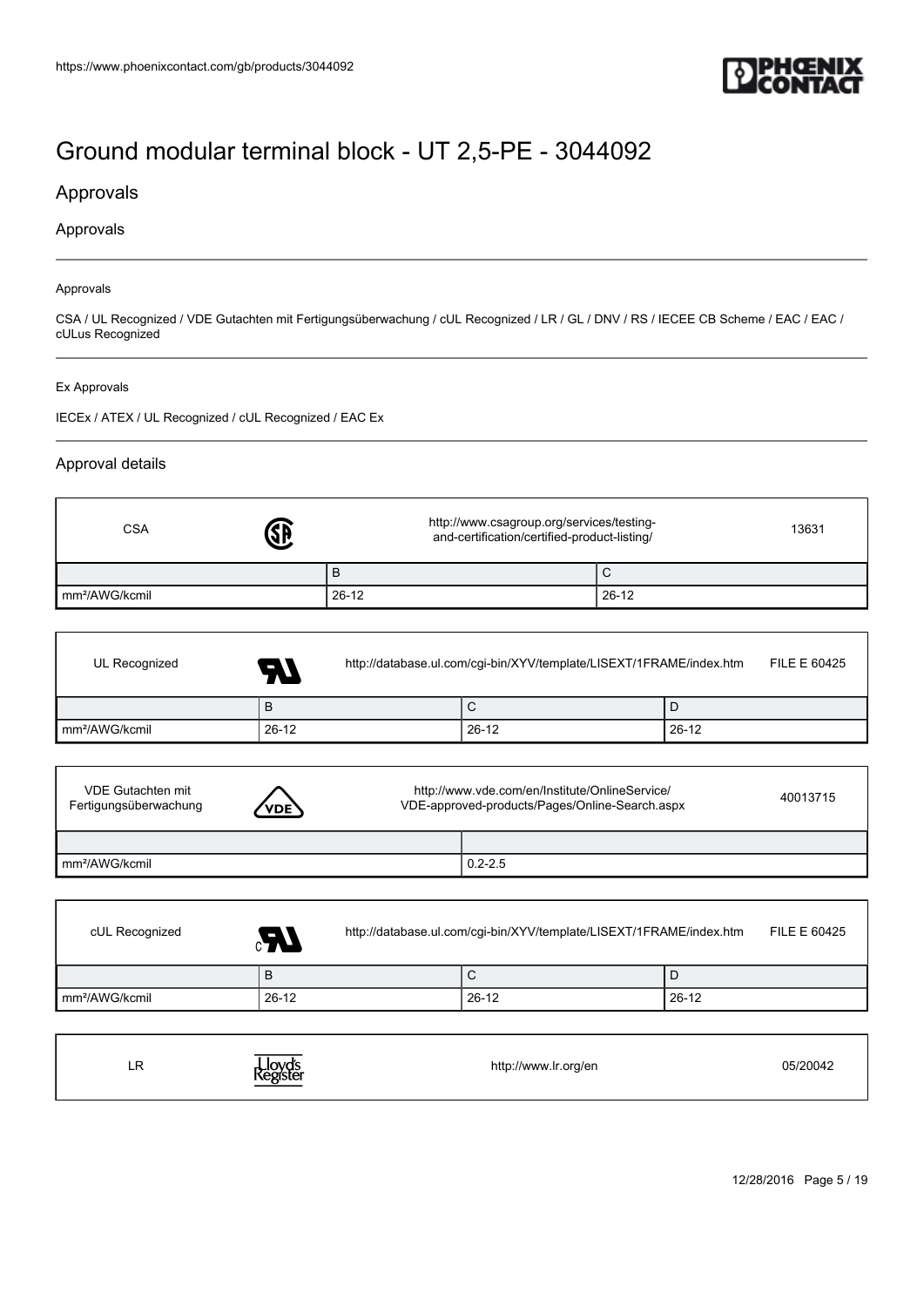

## Approvals

| GL                              | GL                             | http://www.gl-group.com/newbuilding/approvals/index.html            | 5447707 HH          |
|---------------------------------|--------------------------------|---------------------------------------------------------------------|---------------------|
| <b>DNV</b>                      | $\frac{\text{th}}{\text{DNU}}$ | http://exchange.dnv.com/tari/                                       | E-13346 (E-9233)    |
| <b>RS</b>                       |                                | http://www.rs-head.spb.ru/en/index.php                              | 11.04057.250        |
| <b>IECEE CB Scheme</b>          | ieme                           | http://www.iecee.org/                                               | DE1-50532           |
| mm <sup>2</sup> /AWG/kcmil      |                                | $0.2 - 2.5$                                                         |                     |
| EAC                             | EAC                            |                                                                     | EAC-Zulassung       |
| EAC                             | EAC                            |                                                                     | 7500651.22.01.00246 |
| cULus Recognized<br>Accessories | $\epsilon$ <b>N</b> us         | http://database.ul.com/cgi-bin/XYV/template/LISEXT/1FRAME/index.htm |                     |

#### Accessories

DIN rail

[DIN rail perforated - NS 35/ 7,5 PERF 2000MM - 0801733](https://www.phoenixcontact.com/gb/products/0801733)



DIN rail, material: steel galvanized and passivated with a thick layer, perforated, height 7.5 mm, width 35 mm, length: 2000 mm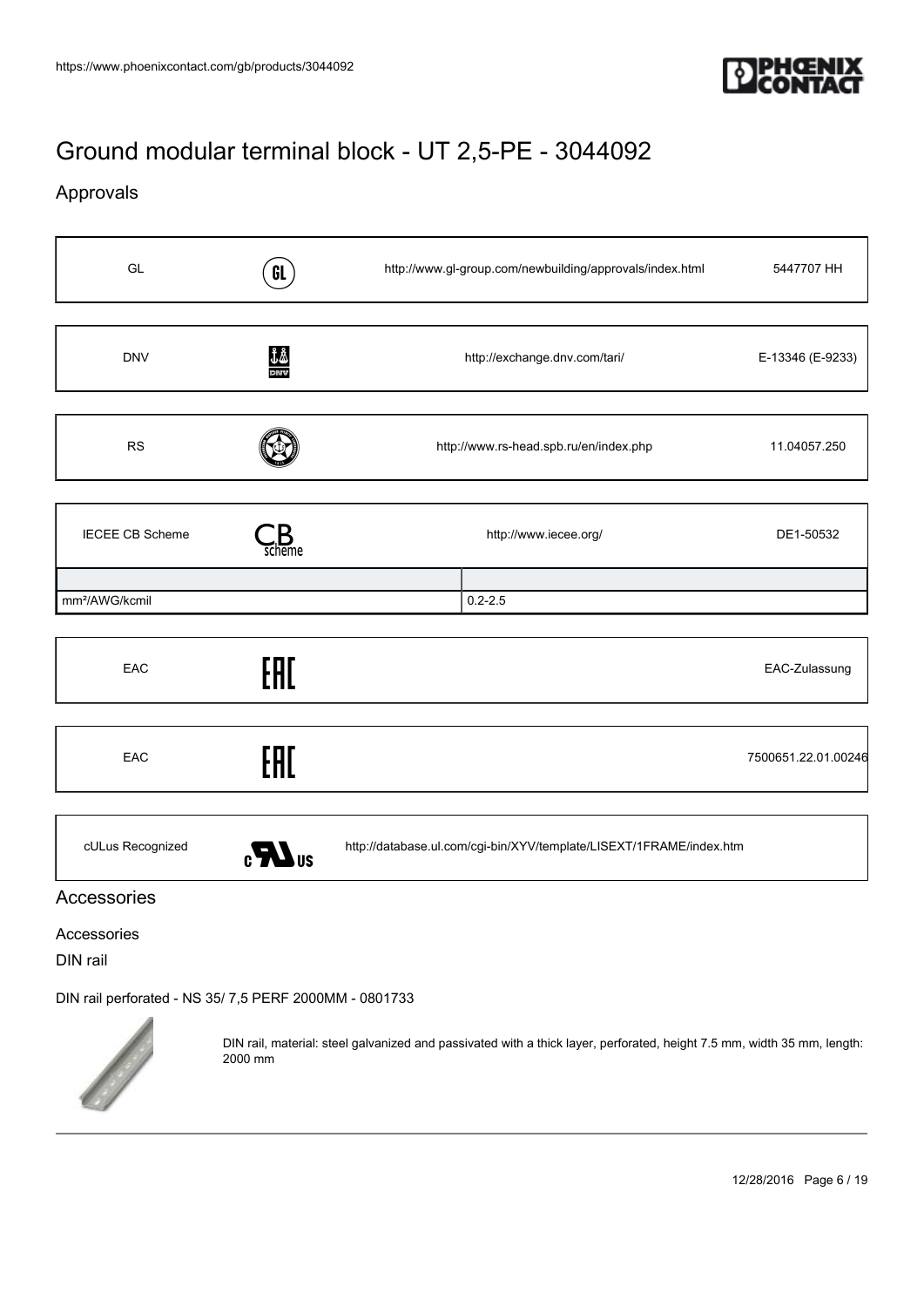

### Accessories

[DIN rail, unperforated - NS 35/ 7,5 UNPERF 2000MM - 0801681](https://www.phoenixcontact.com/gb/products/0801681)



DIN rail, material: Steel, unperforated, height 7.5 mm, width 35 mm, length: 2 m

[DIN rail perforated - NS 35/ 7,5 WH PERF 2000MM - 1204119](https://www.phoenixcontact.com/gb/products/1204119)



DIN rail 35 mm (NS 35)

[DIN rail - NS 35/ 7,5 WH UNPERF 2000MM - 1204122](https://www.phoenixcontact.com/gb/products/1204122)



DIN rail 35 mm (NS 35)

[DIN rail, unperforated - NS 35/ 7,5 AL UNPERF 2000MM - 0801704](https://www.phoenixcontact.com/gb/products/0801704)



DIN rail, unperforated, Width: 35 mm, Height: 7.5 mm, Length: 2000 mm, Color: silver

[DIN rail perforated - NS 35/ 7,5 ZN PERF 2000MM - 1206421](https://www.phoenixcontact.com/gb/products/1206421)



DIN rail, material: Galvanized, perforated, height 7.5 mm, width 35 mm, length: 2 m

12/28/2016 Page 7 / 19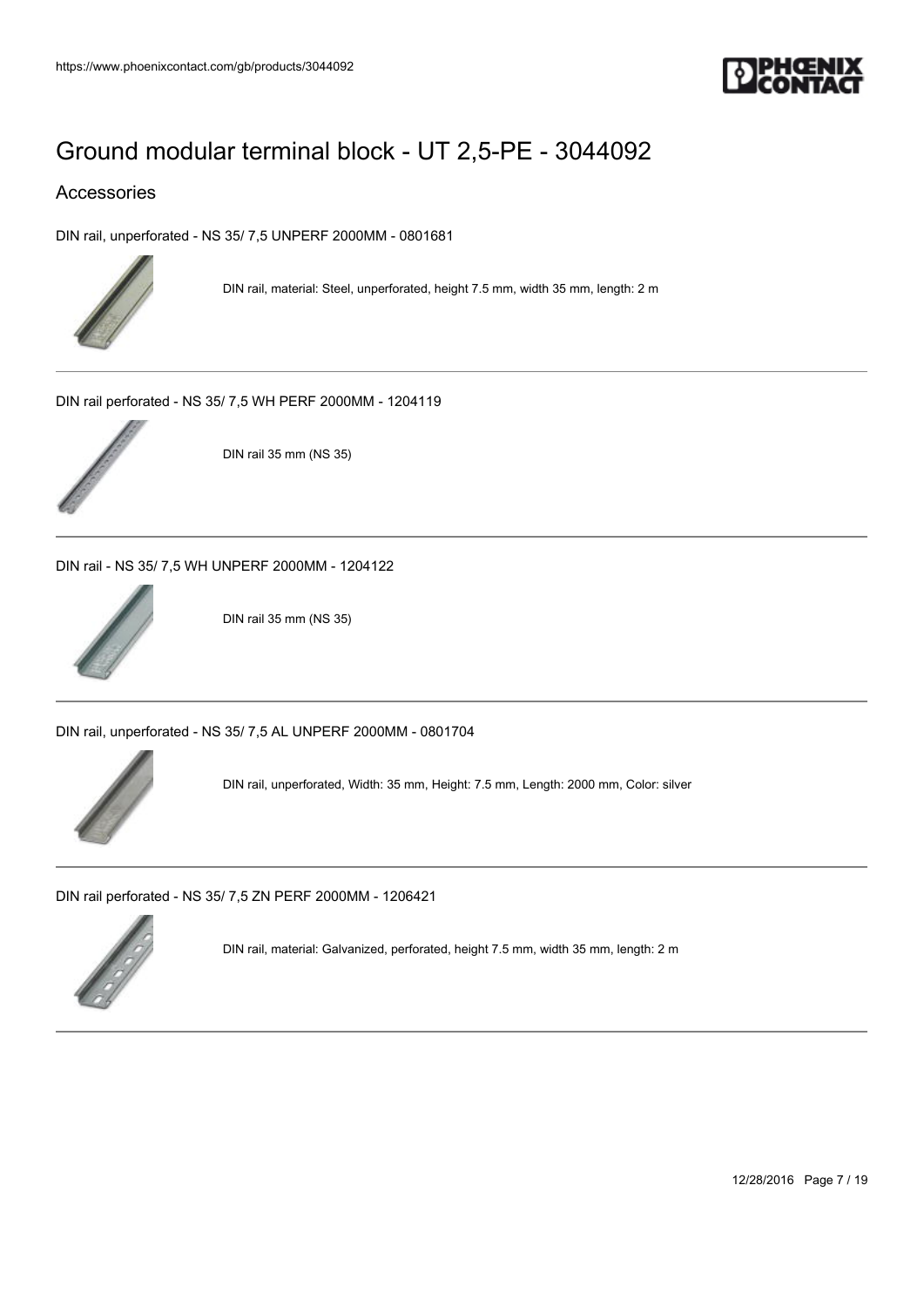

### Accessories

[DIN rail, unperforated - NS 35/ 7,5 ZN UNPERF 2000MM - 1206434](https://www.phoenixcontact.com/gb/products/1206434)



DIN rail, material: Galvanized, unperforated, height 7.5 mm, width 35 mm, length: 2 m

[DIN rail, unperforated - NS 35/ 7,5 CU UNPERF 2000MM - 0801762](https://www.phoenixcontact.com/gb/products/0801762)



DIN rail, material: Copper, unperforated, height 7.5 mm, width 35 mm, length: 2 m

[End cap - NS 35/ 7,5 CAP - 1206560](https://www.phoenixcontact.com/gb/products/1206560)



DIN rail end piece, for DIN rail NS 35/7.5

[DIN rail perforated - NS 35/15 PERF 2000MM - 1201730](https://www.phoenixcontact.com/gb/products/1201730)



DIN rail, material: steel galvanized and passivated with a thick layer, perforated, height 15 mm, width 35 mm, length: 2000 mm

[DIN rail, unperforated - NS 35/15 UNPERF 2000MM - 1201714](https://www.phoenixcontact.com/gb/products/1201714)



DIN rail, material: Steel, unperforated, height 15 mm, width 35 mm, length: 2 m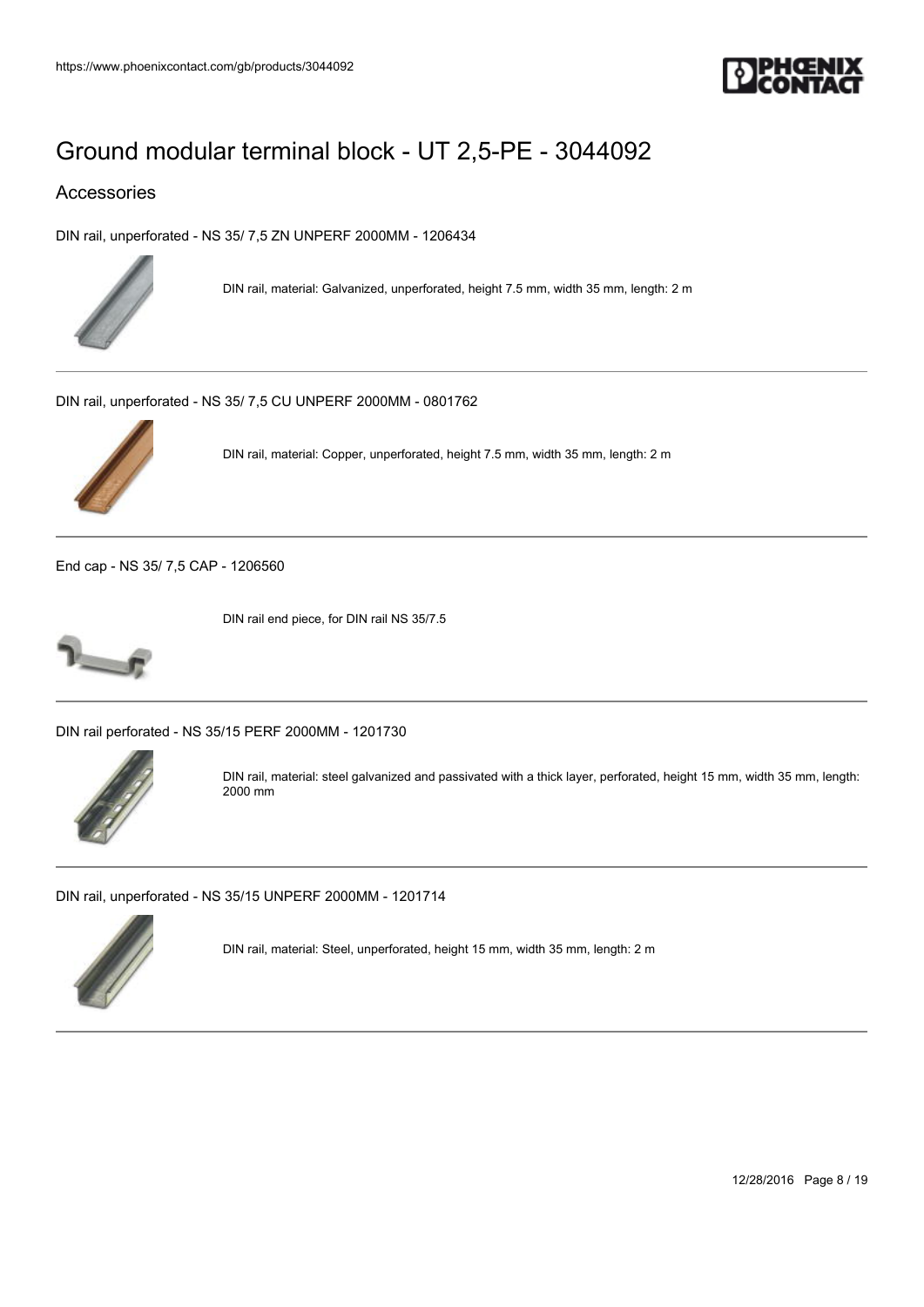

### Accessories

[DIN rail perforated - NS 35/15 WH PERF 2000MM - 0806602](https://www.phoenixcontact.com/gb/products/0806602)



DIN rail 35 mm (NS 35)

[DIN rail - NS 35/15 WH UNPERF 2000MM - 1204135](https://www.phoenixcontact.com/gb/products/1204135)



DIN rail 35 mm (NS 35)

[DIN rail, unperforated - NS 35/15 AL UNPERF 2000MM - 1201756](https://www.phoenixcontact.com/gb/products/1201756)



DIN rail, deep drawn, high profile, unperforated, 1.5 mm thick, material: aluminum, height 15 mm, width 35 mm, length 2000 mm

[DIN rail perforated - NS 35/15 ZN PERF 2000MM - 1206599](https://www.phoenixcontact.com/gb/products/1206599)



DIN rail, material: Galvanized, perforated, height 15 mm, width 35 mm, length: 2 m

[DIN rail, unperforated - NS 35/15 ZN UNPERF 2000MM - 1206586](https://www.phoenixcontact.com/gb/products/1206586)



DIN rail, material: Galvanized, unperforated, height 15 mm, width 35 mm, length: 2 m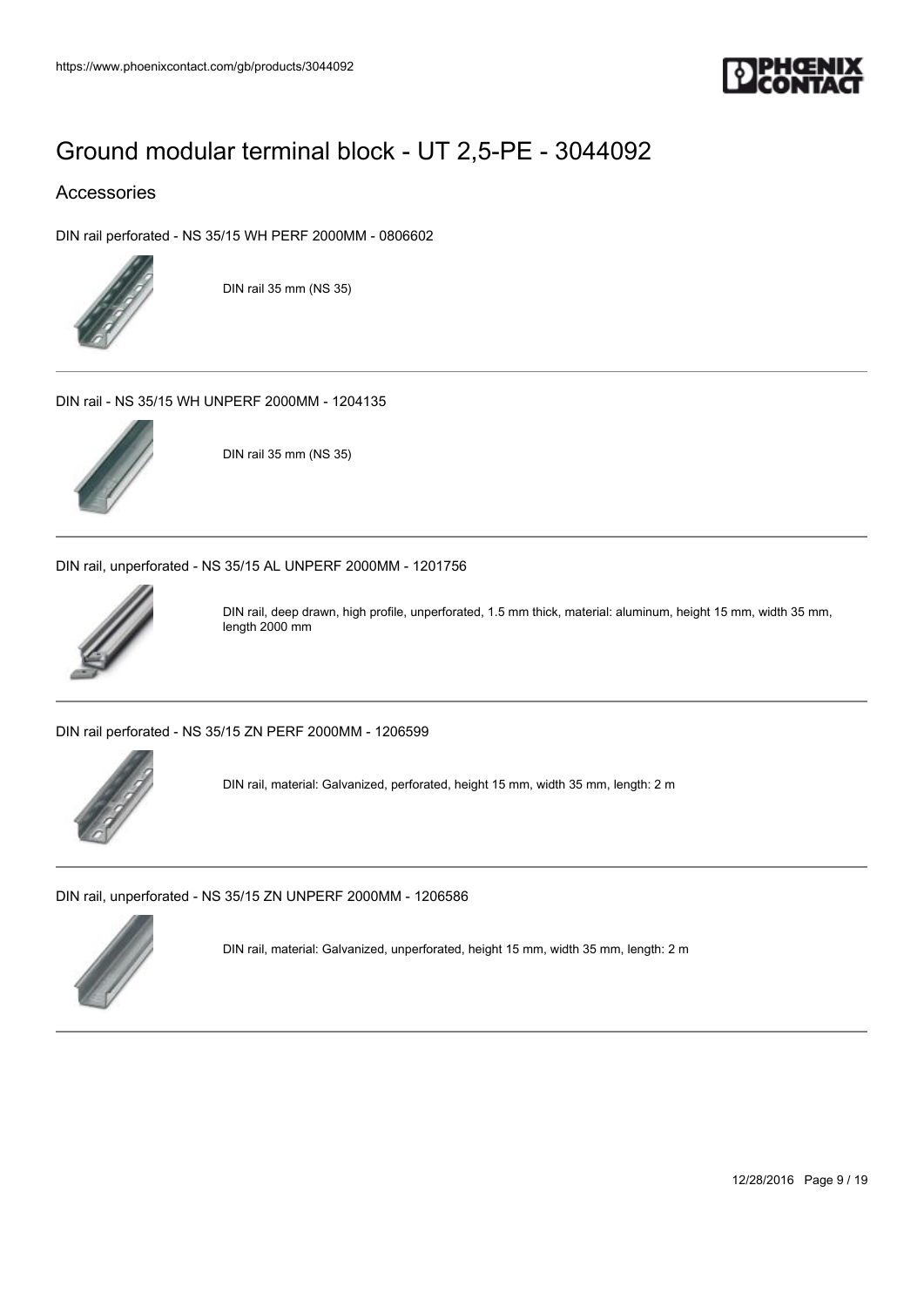

### Accessories

[DIN rail, unperforated - NS 35/15 CU UNPERF 2000MM - 1201895](https://www.phoenixcontact.com/gb/products/1201895)



DIN rail, material: Copper, unperforated, 1.5 mm thick, height 15 mm, width 35 mm, length: 2 m

[End cap - NS 35/15 CAP - 1206573](https://www.phoenixcontact.com/gb/products/1206573)



DIN rail end piece, for DIN rail NS 35/15

[DIN rail, unperforated - NS 35/15-2,3 UNPERF 2000MM - 1201798](https://www.phoenixcontact.com/gb/products/1201798)



DIN rail, unperforated, Width: 35 mm, Height: 15 mm, Length: 2000 mm, Color: silver

End block

[End clamp - CLIPFIX 35 - 3022218](https://www.phoenixcontact.com/gb/products/3022218)



Quick mounting end clamp for NS 35/7,5 DIN rail or NS 35/15 DIN rail, with marking option, width: 9.5 mm, color: gray

[End clamp - CLIPFIX 35-5 - 3022276](https://www.phoenixcontact.com/gb/products/3022276)



Quick mounting end clamp for NS 35/7,5 DIN rail or NS 35/15 DIN rail, with marking option, with parking option for FBS...5, FBS...6, KSS 5, KSS 6, width: 5.15 mm, color: gray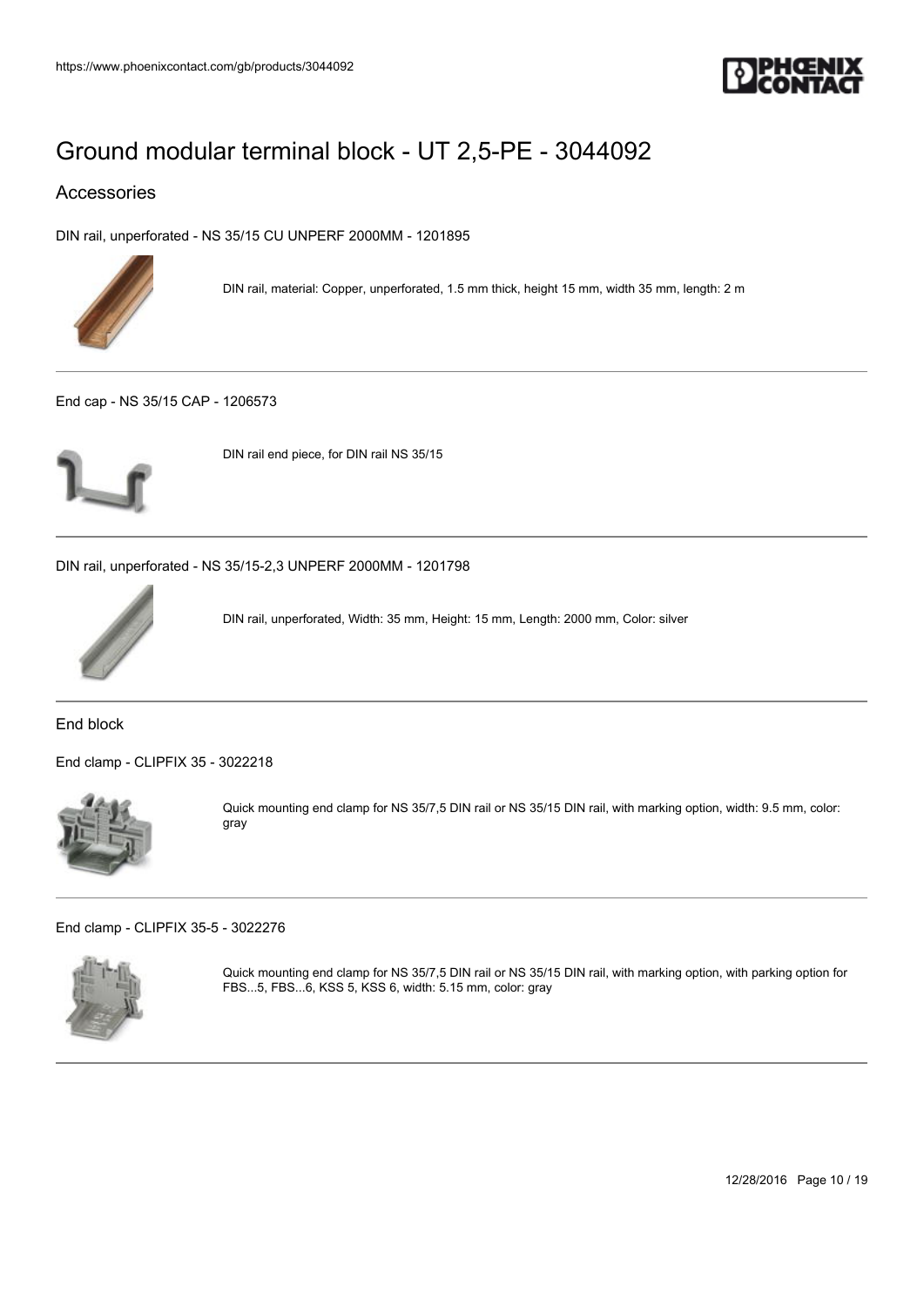

### Accessories

[End clamp - E/NS 35 N - 0800886](https://www.phoenixcontact.com/gb/products/0800886)



End clamp, width: 9.5 mm, color: gray

End cover

[End cover - D-UT 2,5/10 - 3047028](https://www.phoenixcontact.com/gb/products/3047028)



End cover, Length: 47.7 mm, Width: 2.2 mm, Height: 48.4 mm, Color: gray

#### Insulating sleeve

[Insulating sleeve - MPS-IH WH - 0201663](https://www.phoenixcontact.com/gb/products/0201663)



Insulating sleeve, Color: white

[Insulating sleeve - MPS-IH RD - 0201676](https://www.phoenixcontact.com/gb/products/0201676)



Insulating sleeve, Color: red

[Insulating sleeve - MPS-IH BU - 0201689](https://www.phoenixcontact.com/gb/products/0201689)



Insulating sleeve, Color: blue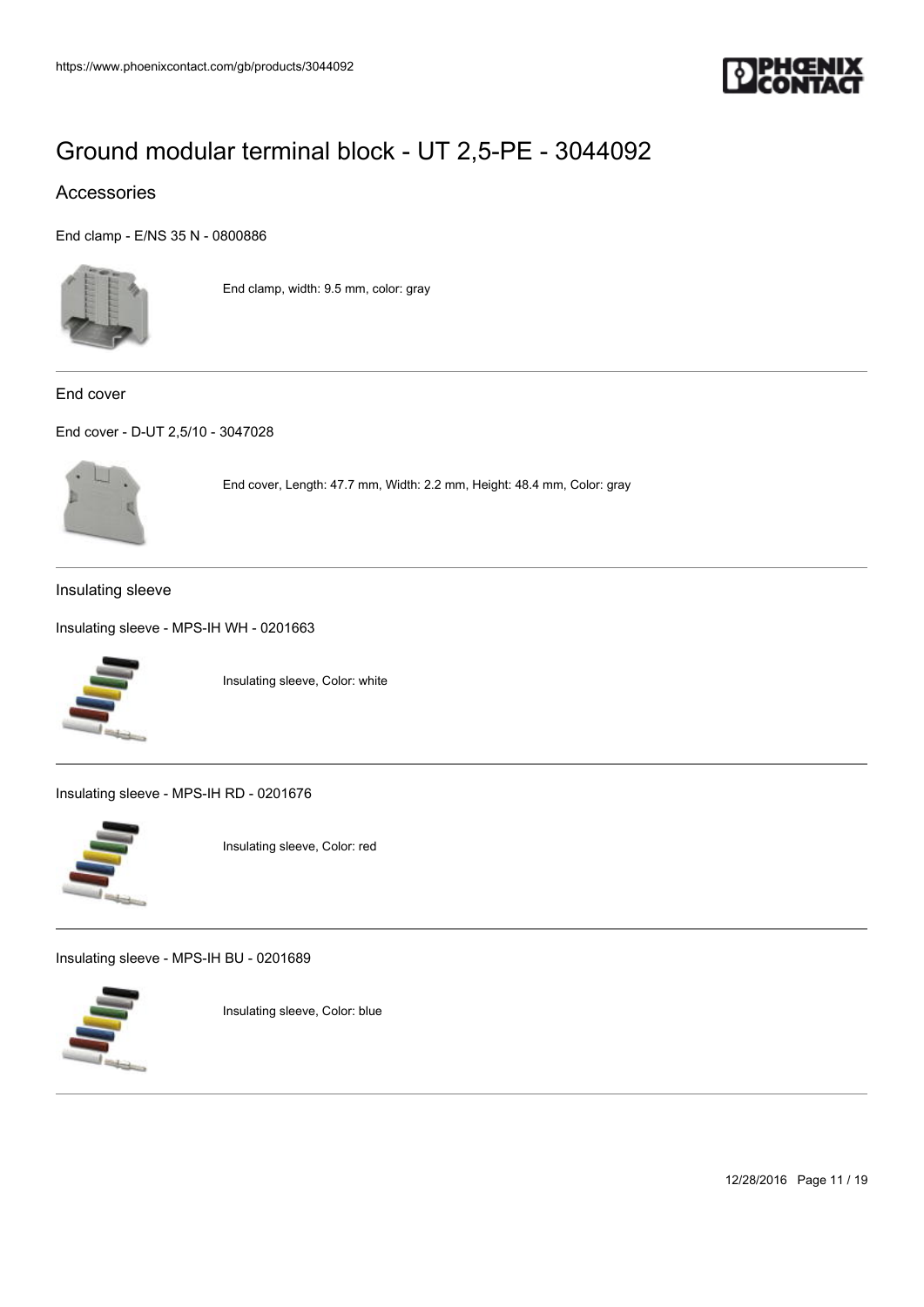

### Accessories

[Insulating sleeve - MPS-IH YE - 0201692](https://www.phoenixcontact.com/gb/products/0201692)



Insulating sleeve, Color: yellow

[Insulating sleeve - MPS-IH GN - 0201702](https://www.phoenixcontact.com/gb/products/0201702)



Insulating sleeve, Color: green

[Insulating sleeve - MPS-IH GY - 0201728](https://www.phoenixcontact.com/gb/products/0201728)



Insulating sleeve, Color: gray

[Insulating sleeve - MPS-IH BK - 0201731](https://www.phoenixcontact.com/gb/products/0201731)



Insulating sleeve, Color: black

#### Jumper

[Plug-in bridge - FBS 2-5 - 3030161](https://www.phoenixcontact.com/gb/products/3030161)



Plug-in bridge, Pitch: 5.2 mm, Length: 22.7 mm, Width: 9 mm, Number of positions: 2, Color: red

12/28/2016 Page 12 / 19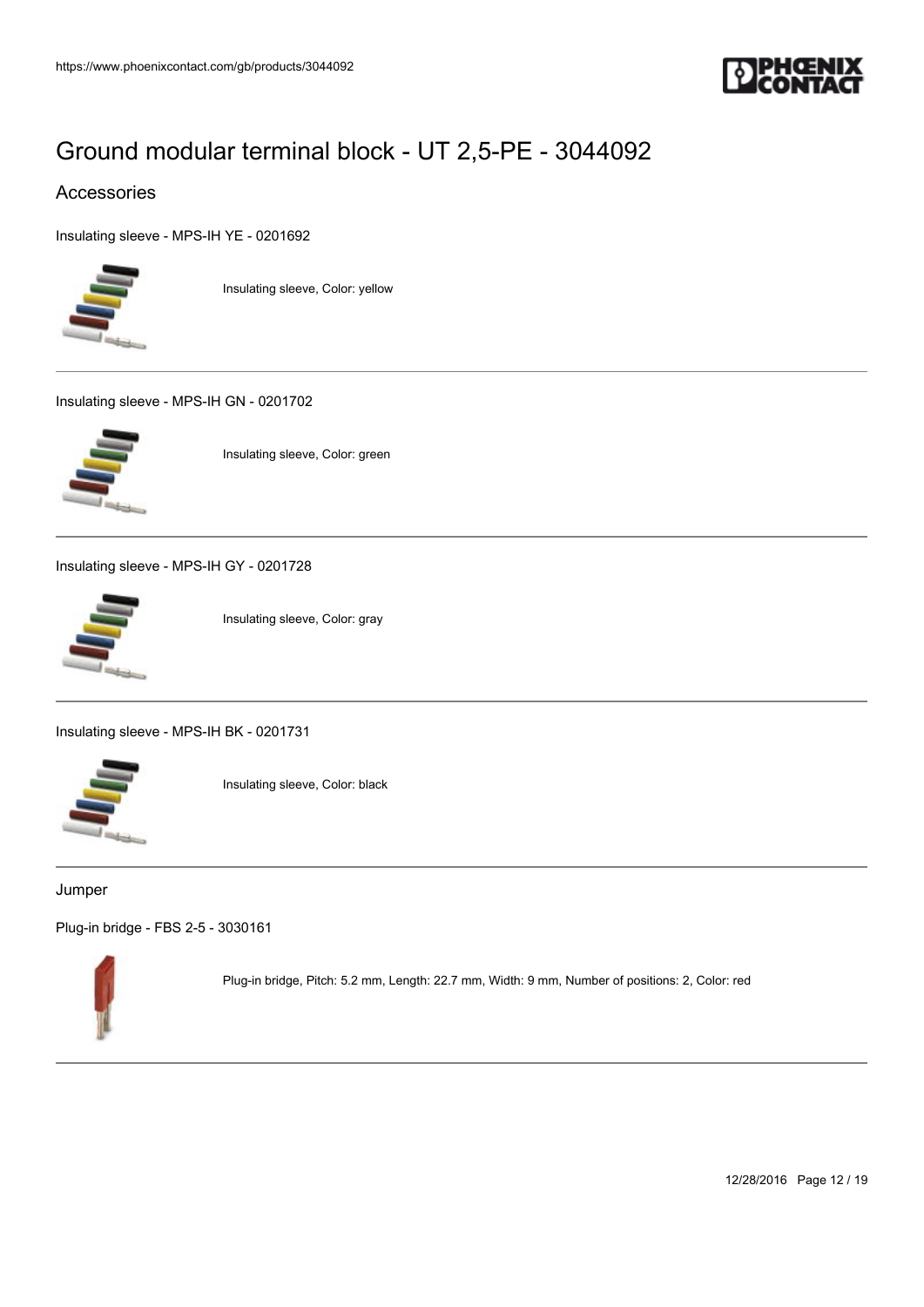

### Accessories

[Plug-in bridge - FBS 3-5 - 3030174](https://www.phoenixcontact.com/gb/products/3030174)



Plug-in bridge, Pitch: 5.2 mm, Length: 22.7 mm, Width: 14.2 mm, Number of positions: 3, Color: red

[Plug-in bridge - FBS 4-5 - 3030187](https://www.phoenixcontact.com/gb/products/3030187)



Plug-in bridge, Pitch: 5.2 mm, Length: 22.7 mm, Width: 19.4 mm, Number of positions: 4, Color: red

[Plug-in bridge - FBS 5-5 - 3030190](https://www.phoenixcontact.com/gb/products/3030190)



Plug-in bridge, Pitch: 5.2 mm, Length: 22.7 mm, Width: 24.6 mm, Number of positions: 5, Color: red

[Plug-in bridge - FBS 10-5 - 3030213](https://www.phoenixcontact.com/gb/products/3030213)



Plug-in bridge, Pitch: 5.2 mm, Length: 22.7 mm, Width: 50.6 mm, Number of positions: 10, Color: red

[Plug-in bridge - FBS 20-5 - 3030226](https://www.phoenixcontact.com/gb/products/3030226)



Plug-in bridge, Pitch: 5.2 mm, Number of positions: 20, Color: red

12/28/2016 Page 13 / 19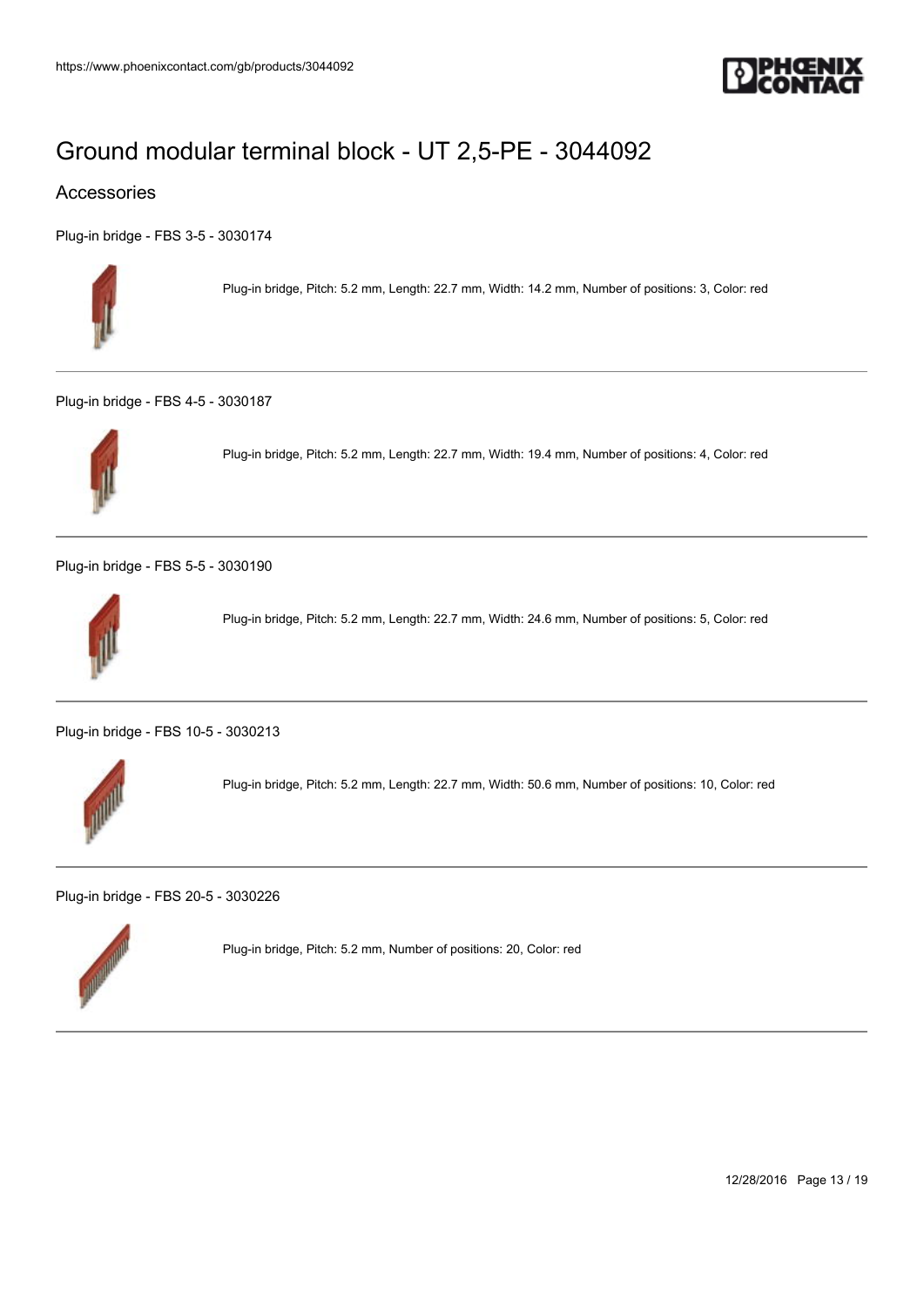

### Accessories

[Plug-in bridge - FBS 50-5 - 3038930](https://www.phoenixcontact.com/gb/products/3038930)



Plug-in bridge, Pitch: 5.2 mm, Number of positions: 50, Color: red

Labeled terminal marker

[Zack marker strip - ZB 5 CUS - 0824962](https://www.phoenixcontact.com/gb/products/0824962)

Zack marker strip, can be ordered: Strip, white, labeled according to customer specifications, Mounting type: Snap into tall marker groove, for terminal block width: 5.2 mm, Lettering field: 5.15 x 10.5 mm

[Zack marker strip - ZB 5,LGS:FORTL.ZAHLEN - 1050017](https://www.phoenixcontact.com/gb/products/1050017)



Zack marker strip, Strip, white, labeled, Printed horizontally: Consecutive numbers 1 - 10, 11 - 20, etc. up to 491 - 500, Mounting type: Snap into tall marker groove, for terminal block width: 5.2 mm, Lettering field: 5.15 x 10.5 mm

#### [Zack marker strip - ZB 5,QR:FORTL.ZAHLEN - 1050020](https://www.phoenixcontact.com/gb/products/1050020)



Zack marker strip, Strip, white, labeled, can be labeled with: Plotter, Printed vertically: Consecutive numbers 1 - 10, 11 - 20, etc. up to 491 - 500, Mounting type: Snap into tall marker groove, for terminal block width: 5.2 mm, Lettering field: 5.15 x 10.5 mm

[Zack marker strip - ZB 5,LGS:GLEICHE ZAHLEN - 1050033](https://www.phoenixcontact.com/gb/products/1050033)



Zack marker strip, Strip, white, labeled, can be labeled with: Plotter, Printed horizontally: Identical numbers 1 or 2, etc. up to 100, Mounting type: Snap into tall marker groove, for terminal block width: 5.2 mm, Lettering field: 5.15 x 10.5 mm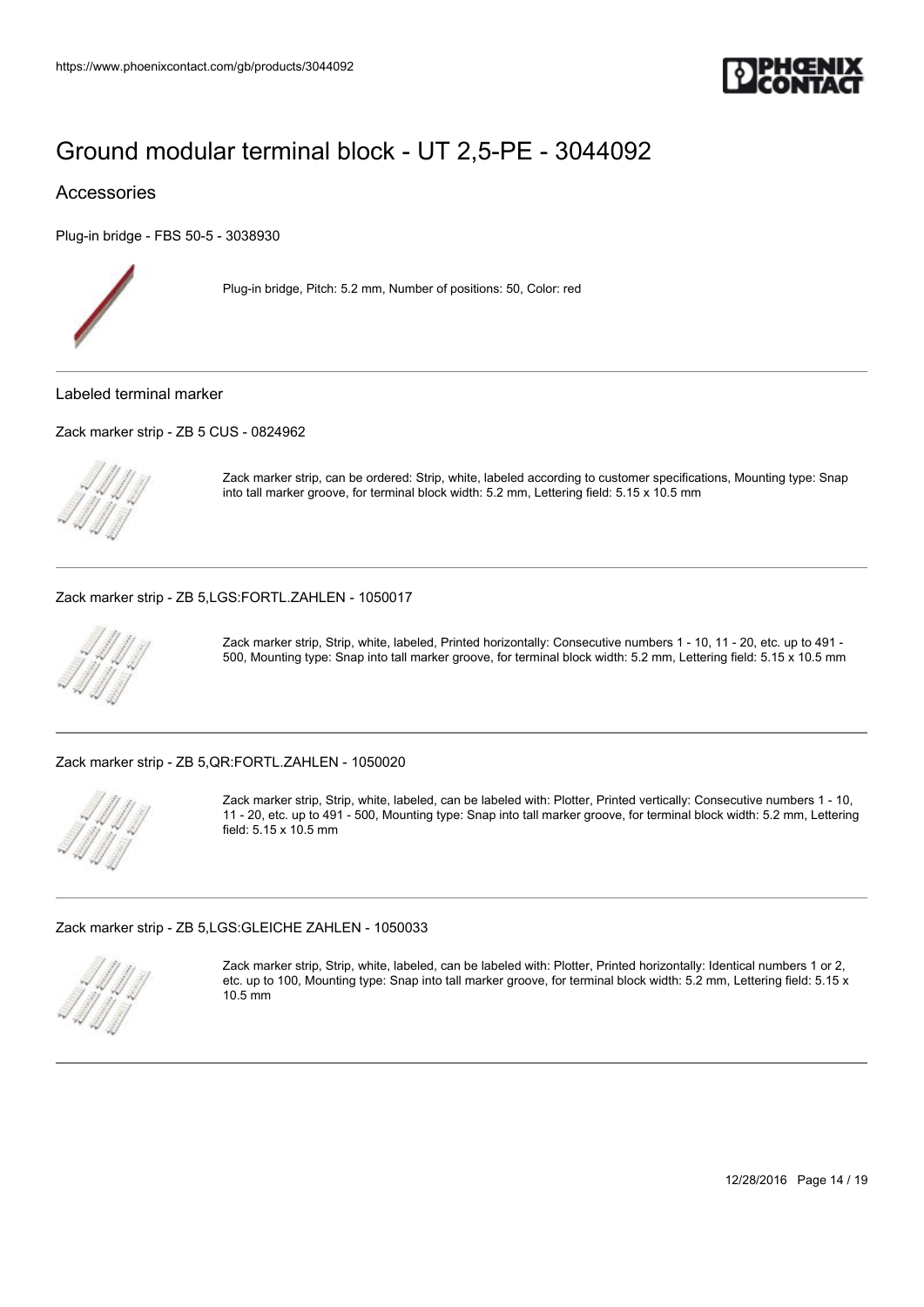

#### Accessories

[Marker for terminal blocks - ZB 5,LGS:L1-N,PE - 1050415](https://www.phoenixcontact.com/gb/products/1050415)



Marker for terminal blocks, Strip, white, labeled, Horizontal: L1, L2, L3, N, PE, L1, L2, L3, N, PE, Mounting type: Snap into tall marker groove, for terminal block width: 5.2 mm, Lettering field: 5.15 x 10.5 mm

#### [Marker for terminal blocks - UC-TM 5 CUS - 0824581](https://www.phoenixcontact.com/gb/products/0824581)



Marker for terminal blocks, can be ordered: by sheet, white, labeled according to customer specifications, Mounting type: Snap into tall marker groove, for terminal block width: 5.2 mm, Lettering field: 10.5 x 4.6 mm

[Marker for terminal blocks - UCT-TM 5 CUS - 0829595](https://www.phoenixcontact.com/gb/products/0829595)



Marker for terminal blocks, can be ordered: by sheet, white, labeled according to customer specifications, Mounting type: Snap into tall marker groove, Lettering field: 4.6 x 10.5 mm

#### Marker pen

[Marker pen - X-PEN 0,35 - 0811228](https://www.phoenixcontact.com/gb/products/0811228)



Marker pen without ink cartridge, for manual labeling of markers, labeling extremely wipe-proof, line thickness 0.35 mm

Partition plate

[Partition plate - ATP-UT - 3047167](https://www.phoenixcontact.com/gb/products/3047167)



Partition plate, Length: 50 mm, Width: 2.2 mm, Height: 48 mm, Color: gray

12/28/2016 Page 15 / 19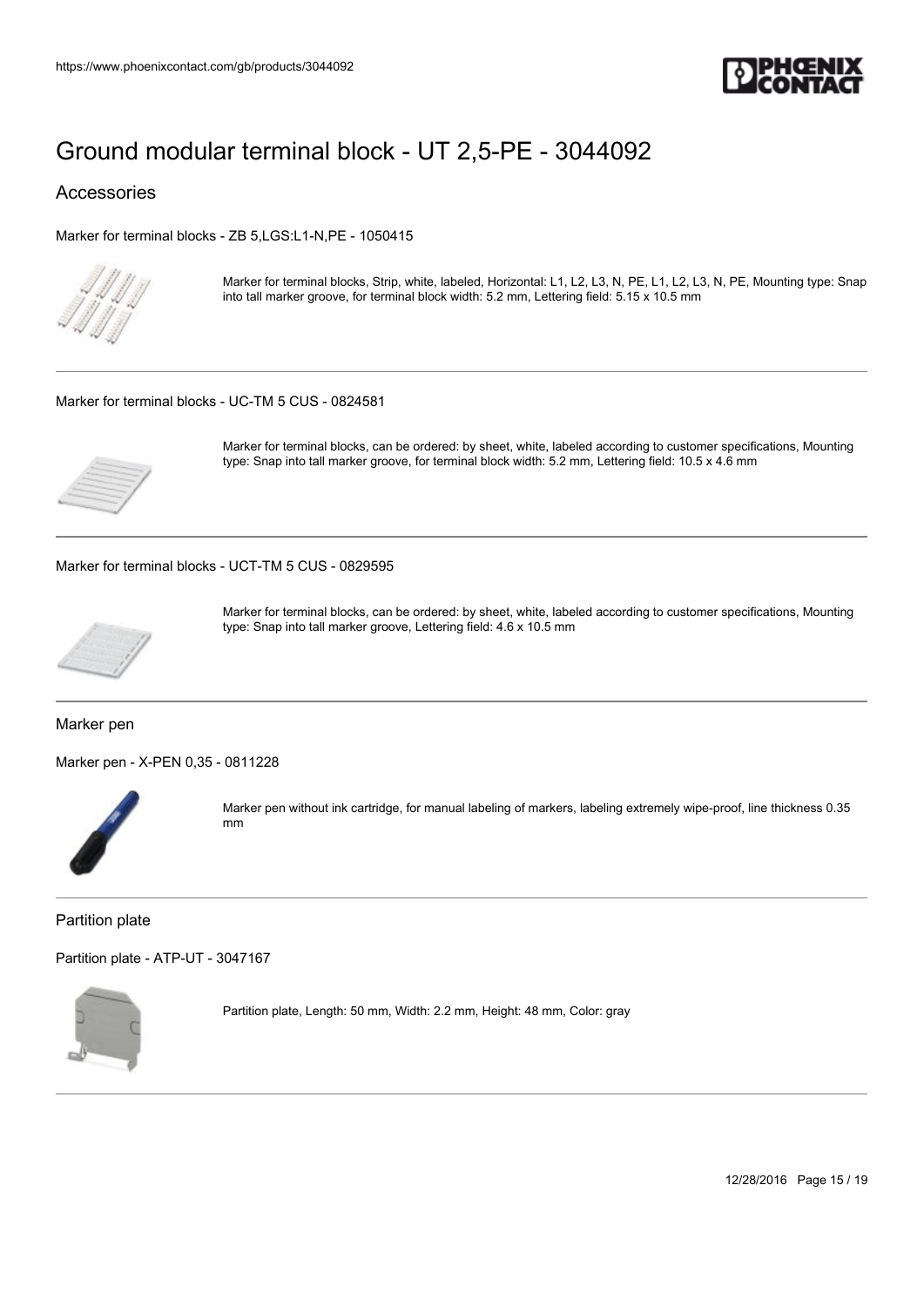

### Accessories

[Spacer plate - DP PS-5 - 3036725](https://www.phoenixcontact.com/gb/products/3036725)



Spacer plate, Length: 22.4 mm, Width: 5.2 mm, Height: 29 mm, Number of positions: 1, Color: red

Screwdriver tools

[Screwdriver - SZS 0,6X3,5 - 1205053](https://www.phoenixcontact.com/gb/products/1205053)



Actuation tool, for ST terminal blocks, insulated, also suitable for use as a bladed screwdriver, size: 0.6 x 3.5 x 100 mm, 2-component grip, with non-slip grip

#### Terminal marking

[Zack marker strip - ZB 5 :UNBEDRUCKT - 1050004](https://www.phoenixcontact.com/gb/products/1050004)



Zack marker strip, Strip, white, unlabeled, can be labeled with: Plotter, Mounting type: Snap into tall marker groove, for terminal block width: 5.2 mm, Lettering field: 5.1 x 10.5 mm

[Marker for terminal blocks - UC-TM 5 - 0818108](https://www.phoenixcontact.com/gb/products/0818108)



Marker for terminal blocks, Sheet, white, unlabeled, can be labeled with: BLUEMARK CLED, BLUEMARK LED, Plotter, THERMOMARK CARD, THERMOMARK PRIME, Mounting type: Snap into tall marker groove, for terminal block width: 5.2 mm, Lettering field: 10.5 x 4.6 mm

[Marker for terminal blocks - UCT-TM 5 - 0828734](https://www.phoenixcontact.com/gb/products/0828734)



Marker for terminal blocks, Sheet, white, unlabeled, can be labeled with: THERMOMARK CARD, BLUEMARK CLED, BLUEMARK LED, TOPMARK LASER, THERMOMARK PRIME, Mounting type: Snap into tall marker groove, for terminal block width: 5.2 mm, Lettering field: 4.6 x 10.5 mm

Test plug terminal block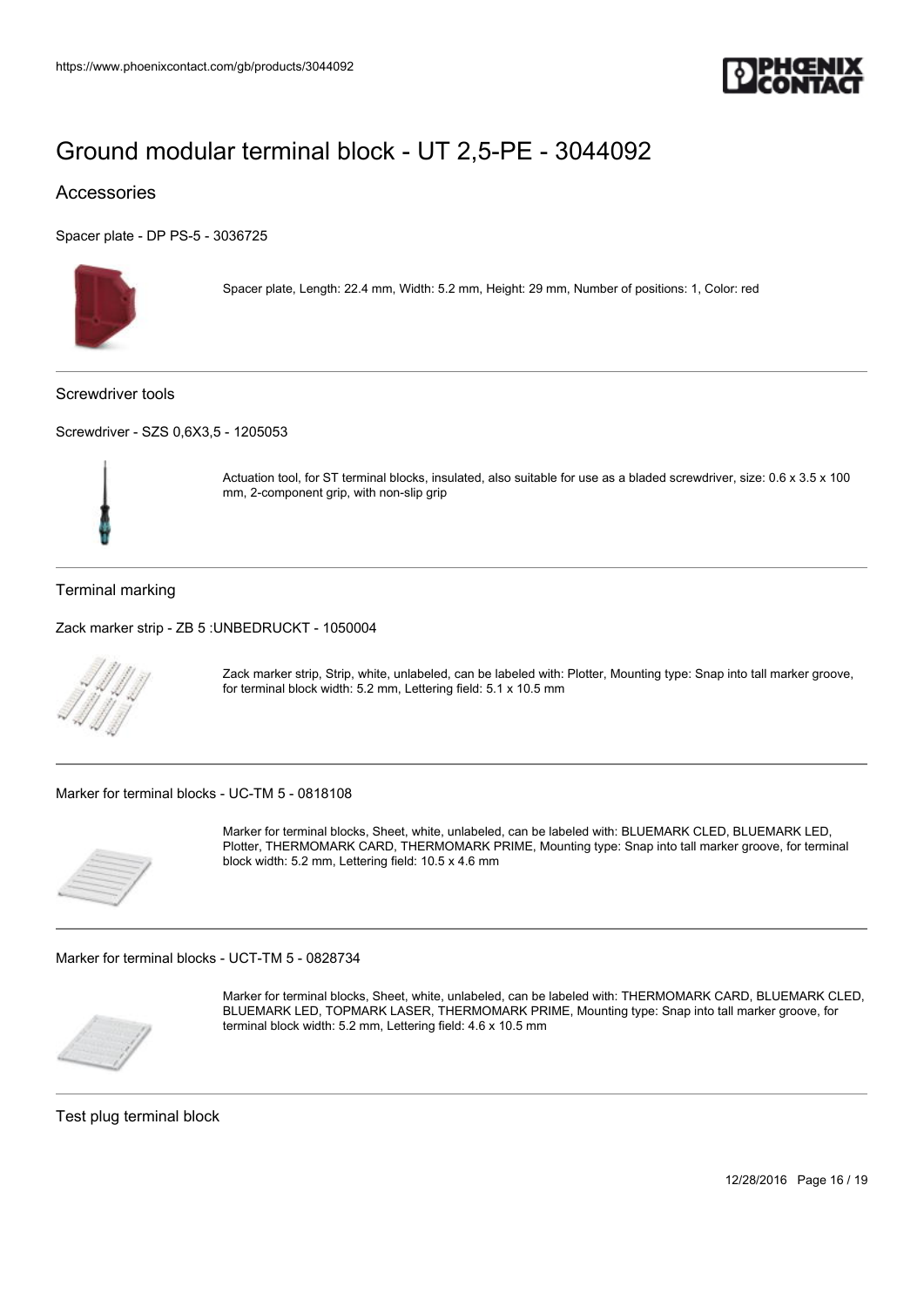

### Accessories

[Test plugs - MPS-MT - 0201744](https://www.phoenixcontact.com/gb/products/0201744)



Test plugs, with solder connection up to 1 mm² conductor cross section, Color: silver

[Test plugs - PS-5 - 3030983](https://www.phoenixcontact.com/gb/products/3030983)



Test plugs, Color: red

[Test plugs - PS-5/2,3MM RD - 3038723](https://www.phoenixcontact.com/gb/products/3038723)



Test plugs, Color: red

Test socket

[Test adapter - PAI-4-FIX-5/6 BU - 3035975](https://www.phoenixcontact.com/gb/products/3035975)



4 mm test adapter, for terminal blocks with 5.2 mm and 6.2 mm pitch

[Test adapter - PAI-4-FIX-5/6 OG - 3035974](https://www.phoenixcontact.com/gb/products/3035974)

4 mm test adapter, for terminal blocks with 5.2 mm and 6.2 mm pitch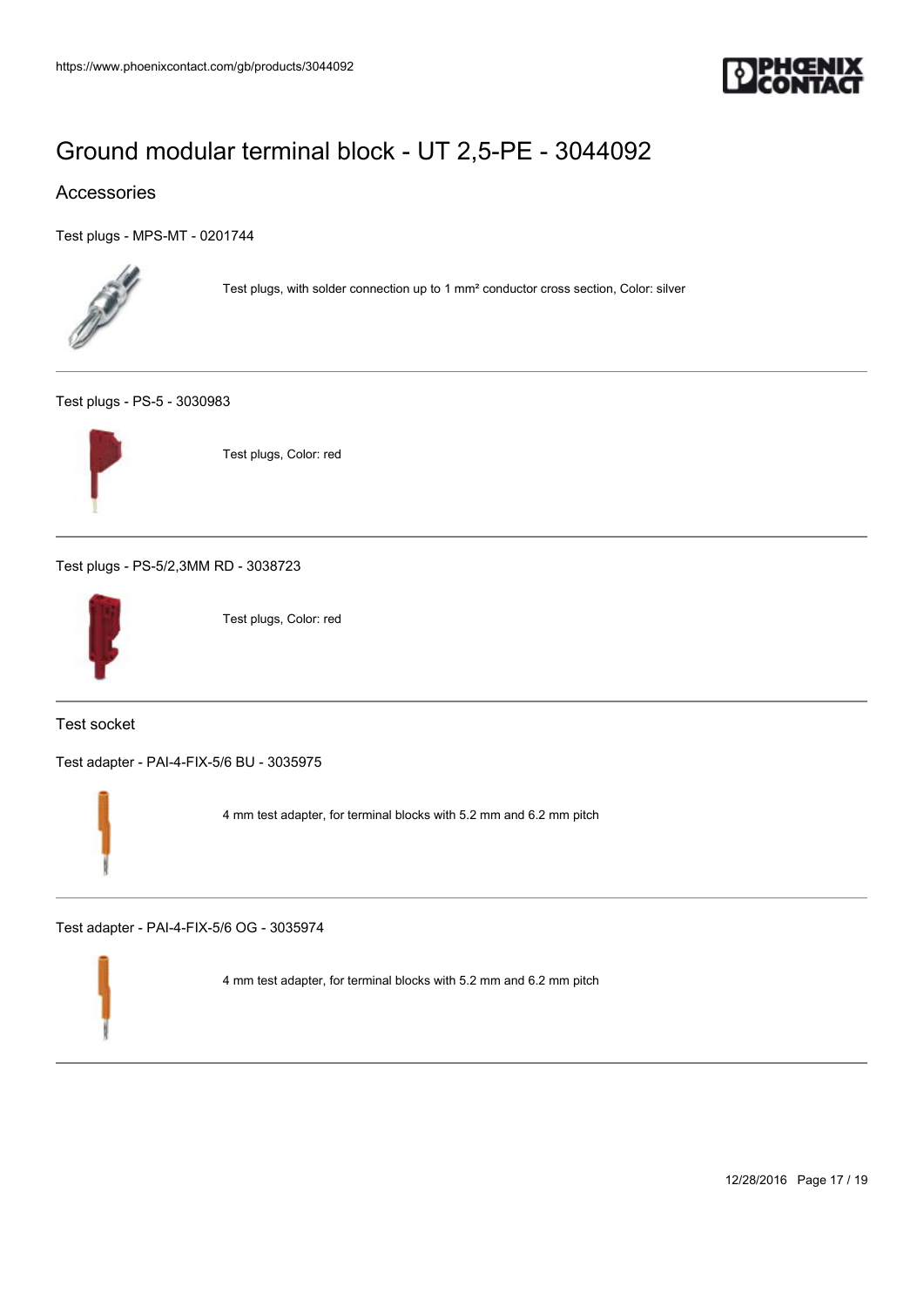

### Accessories

[Test adapter - PAI-4-FIX-5/6 YE - 3035977](https://www.phoenixcontact.com/gb/products/3035977)

4 mm test adapter, for terminal blocks with 5.2 mm and 6.2 mm pitch

[Test adapter - PAI-4-FIX-5/6 RD - 3035976](https://www.phoenixcontact.com/gb/products/3035976)



4 mm test adapter, for terminal blocks with 5.2 mm and 6.2 mm pitch

[Test adapter - PAI-4-FIX-5/6 GN - 3035978](https://www.phoenixcontact.com/gb/products/3035978)



4 mm test adapter, for terminal blocks with 5.2 mm and 6.2 mm pitch

[Test adapter - PAI-4-FIX-5/6 BK - 3035980](https://www.phoenixcontact.com/gb/products/3035980)

4 mm test adapter, for terminal blocks with 5.2 mm and 6.2 mm pitch

[Test adapter - PAI-4-FIX-5/6 GY - 3035982](https://www.phoenixcontact.com/gb/products/3035982)

4 mm test adapter, for terminal blocks with 5.2 mm and 6.2 mm pitch

12/28/2016 Page 18 / 19